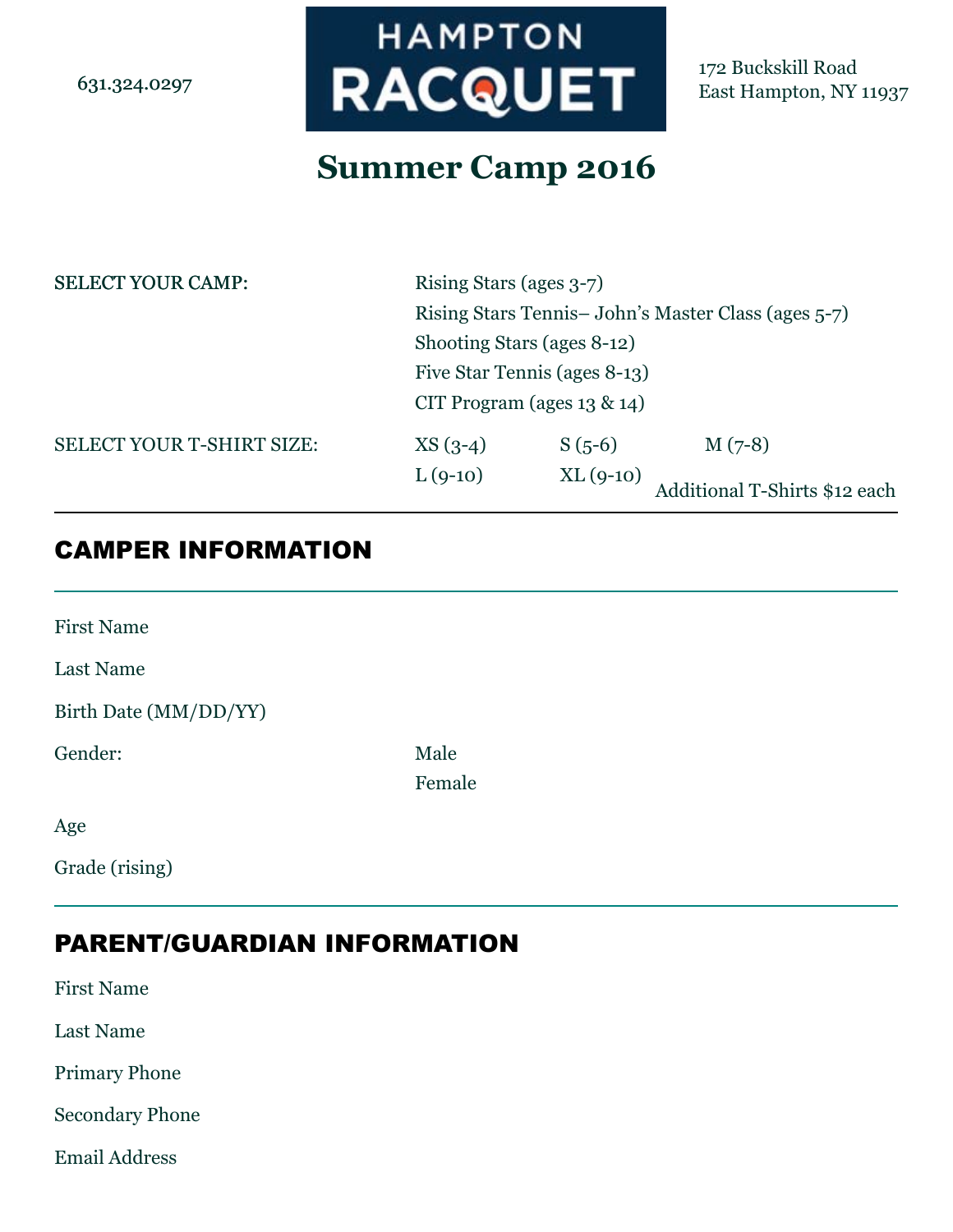| <b>Summer Address</b>  |                                      |
|------------------------|--------------------------------------|
| City                   |                                      |
| <b>State</b>           |                                      |
| <b>ZIP</b> Code        |                                      |
| <b>Mailing Address</b> |                                      |
| City                   |                                      |
| <b>State</b>           |                                      |
| <b>ZIP Code</b>        |                                      |
|                        | <b>EMERGENCY CONTACT INFORMATION</b> |
| <b>First Name</b>      |                                      |

Last Name Primary Phone Secondary Phone Relationship to Camper

## REGISTRATION INFORMATION

Please mark which weeks your child will be attending or if attending daily, please note which days in the Daily Option box below.

| $\text{Weak}(s)$ : | PRE CAMP - June 20-June 24           |
|--------------------|--------------------------------------|
| CAMP:              | WEEK ONE June 27-July 1              |
|                    | WEEK TWO July 4-July 8               |
|                    | WEEK THREE July 11-July 15           |
|                    | WEEK FOUR July 18-July 22            |
|                    | WEEK FIVE July 25-July 29            |
|                    | WEEK SIX August 1-August 5           |
|                    | <b>WEEK SEVEN August 8-August 12</b> |
|                    | WEEK EIGHT August 15-August 19       |
| POST CAMP:         | August 22-August 26                  |
|                    | August 29 - September 2              |
|                    |                                      |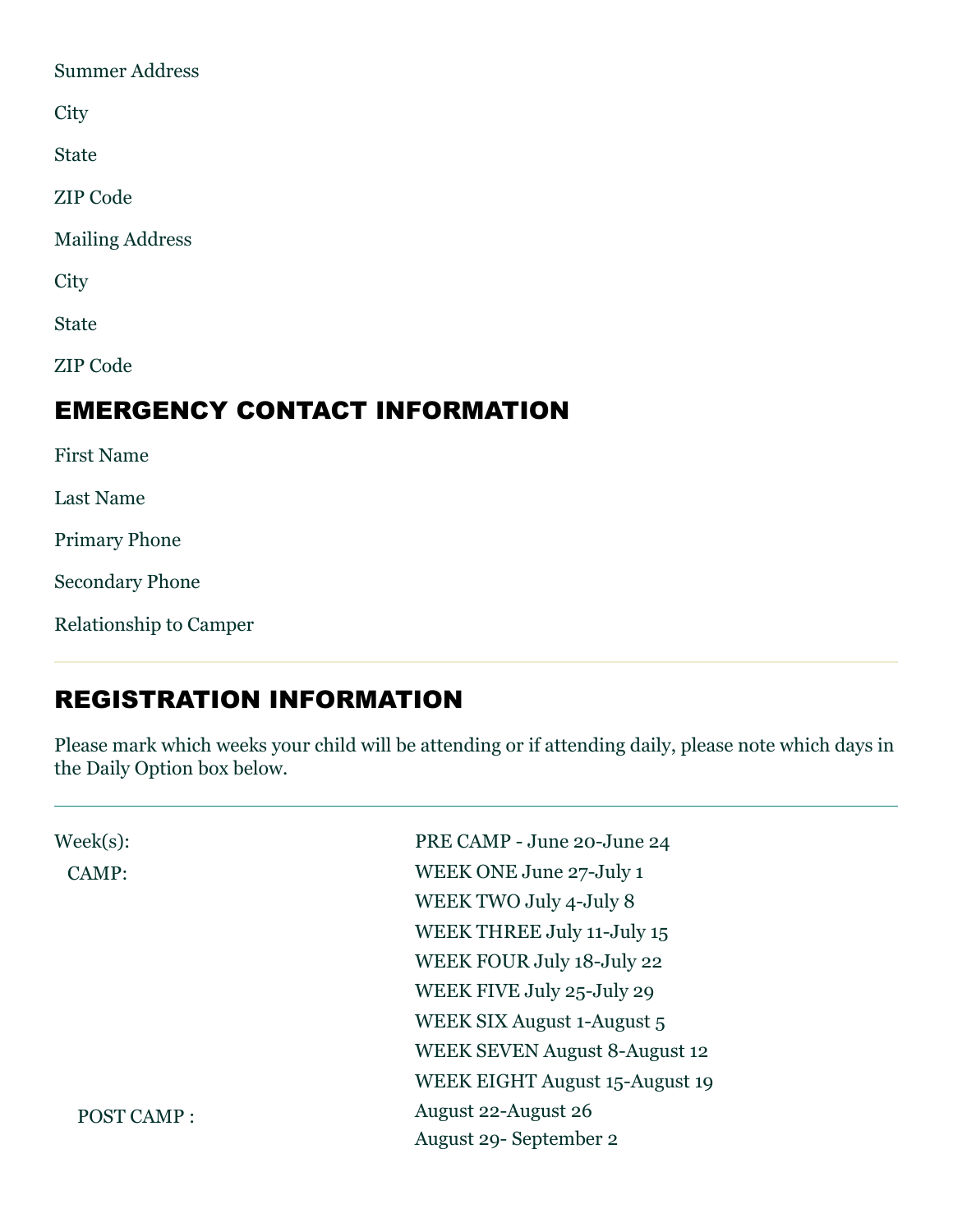#### CAMP RATES :

## **Rising Stars/John's Master Class**

| 1-3 Weeks                         | \$795 Half Days<br>\$995 Full Days        |
|-----------------------------------|-------------------------------------------|
| 4-6 Weeks                         | \$750 Half Days<br>\$875 Full Days        |
| $7-8+$ Weeks                      | \$695 Half Days<br>$\Box$ \$825 Full Days |
| 5 Star Tennis and Shooting Stars: |                                           |
| 1-3 Weeks                         | $O$ \$995                                 |
| 4-6 Weeks                         | $O$ \$875                                 |
| $7-8+$ Weeks                      | $\bigcap$ \$825                           |

| <b>C.I.T. Program</b> | $\circ$ \$395 Weekly |
|-----------------------|----------------------|

## ADD-ONS & DISCOUNTS

| $\circ$ \$135 Weekly             |
|----------------------------------|
| $\overline{O}$ 10% Off per child |
| $\Omega$ 5% Off                  |
|                                  |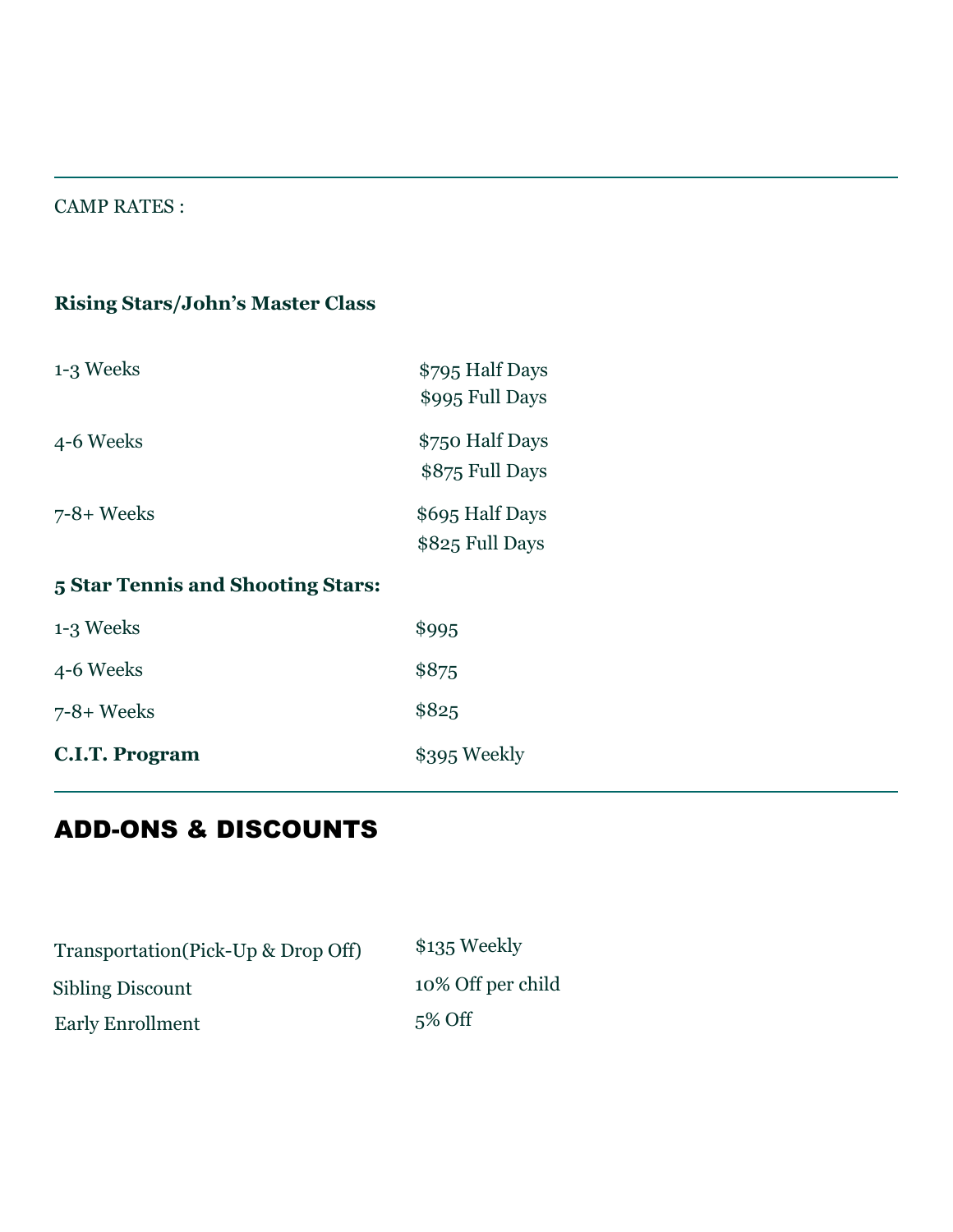## PAYMENT INFORMATION

Please note 50% deposit is due at time of registration. Balance to be paid upon first day of camp.

| Credit Card             | <b>VISA</b> | Mastercard | <b>AMEX</b> |
|-------------------------|-------------|------------|-------------|
| Credit Card #           |             |            |             |
| <b>Expiration Date</b>  |             |            |             |
| <b>Security Code</b>    |             |            |             |
| <b>Billing Zip Code</b> |             |            |             |
| Name on Card            |             |            |             |
| Check                   | $\bigcirc$  |            |             |
| Cash                    | $\circ$ .   |            |             |
|                         |             |            |             |

*As parent or guardian of the applicant, I hereby accept the condition of enrollment and give permission for my child to participate in Hampton Racquet programs. I agree to comply with all program regulations, and hereby remove camp site staff and management at Hampton Racquet from any and all liability for injury or damages incurred while involved in this program. Hampton Racquet retains the rights to any photographs or videotapes of the campers taken at camp to be used for publicity or advertising.* 

Signature

Date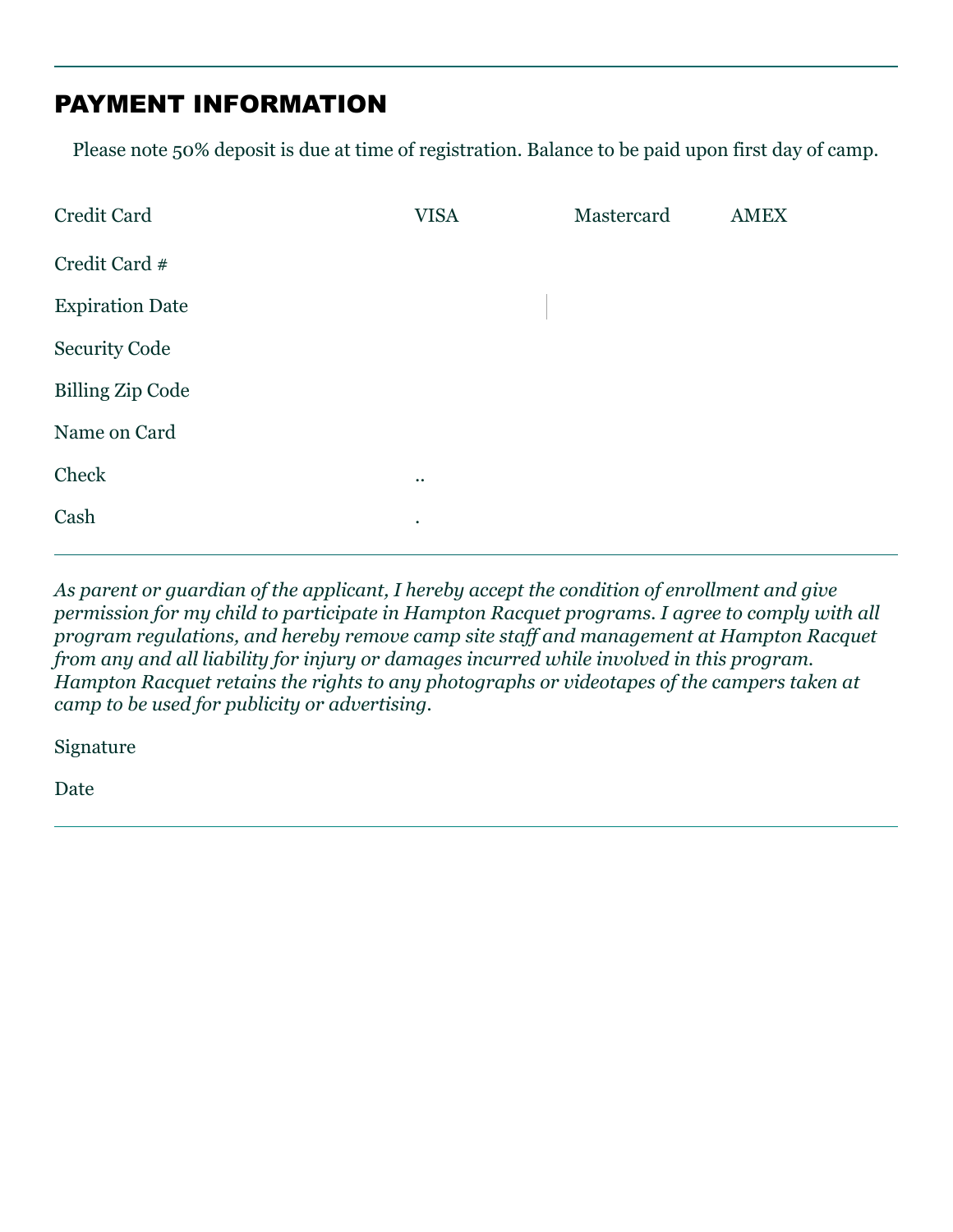### **Permission Slip 2016**

| hereby GIVE permission for my |  |
|-------------------------------|--|
| to participate in all         |  |
|                               |  |
|                               |  |
|                               |  |
|                               |  |
|                               |  |

#### **Permission Slip – For Kayaking/Paddle Boarding**

This activity is provided for age groups of 8 and up only. Your signature on the following permission statement is required for your child to participate in kayaking or paddle boarding. Be assured that all required safety equipment, including life jackets, will be provided and that your child will be closely supervised. Any camper over the age of 8 must have this portion of the permission slip completed.

I, \_\_\_\_\_\_\_\_\_\_\_\_\_\_\_\_\_\_\_\_\_\_\_\_\_\_\_\_\_\_\_\_\_\_\_\_\_\_, state that my child, \_\_\_\_\_\_\_\_\_\_\_\_\_\_\_ Has permission to participate in kayaking/paddle boarding as part of the camp activities.

Parent / Guardian's Signature:

#### **Photo Release**

The purpose for this is for flyers, the camp website, camp advertisements and any other publicity for the camp. Names will not be used and photographs will only be used for camp purposes.

I give permission for my child to be photographed by Hampton Racquet. \_\_\_\_\_\_\_\_I do not give permission for my child to be photographed by Hampton Racquet.

Parent / Guardian's Signature:

 $\blacksquare$  Date:  $\blacksquare$ 

#### **Sun Block Release**

I give permission for sunblock to be applied to my child by counselors at camp. Letting 1 do not give permission for sunblock to be applied to my child by counselors at camp.